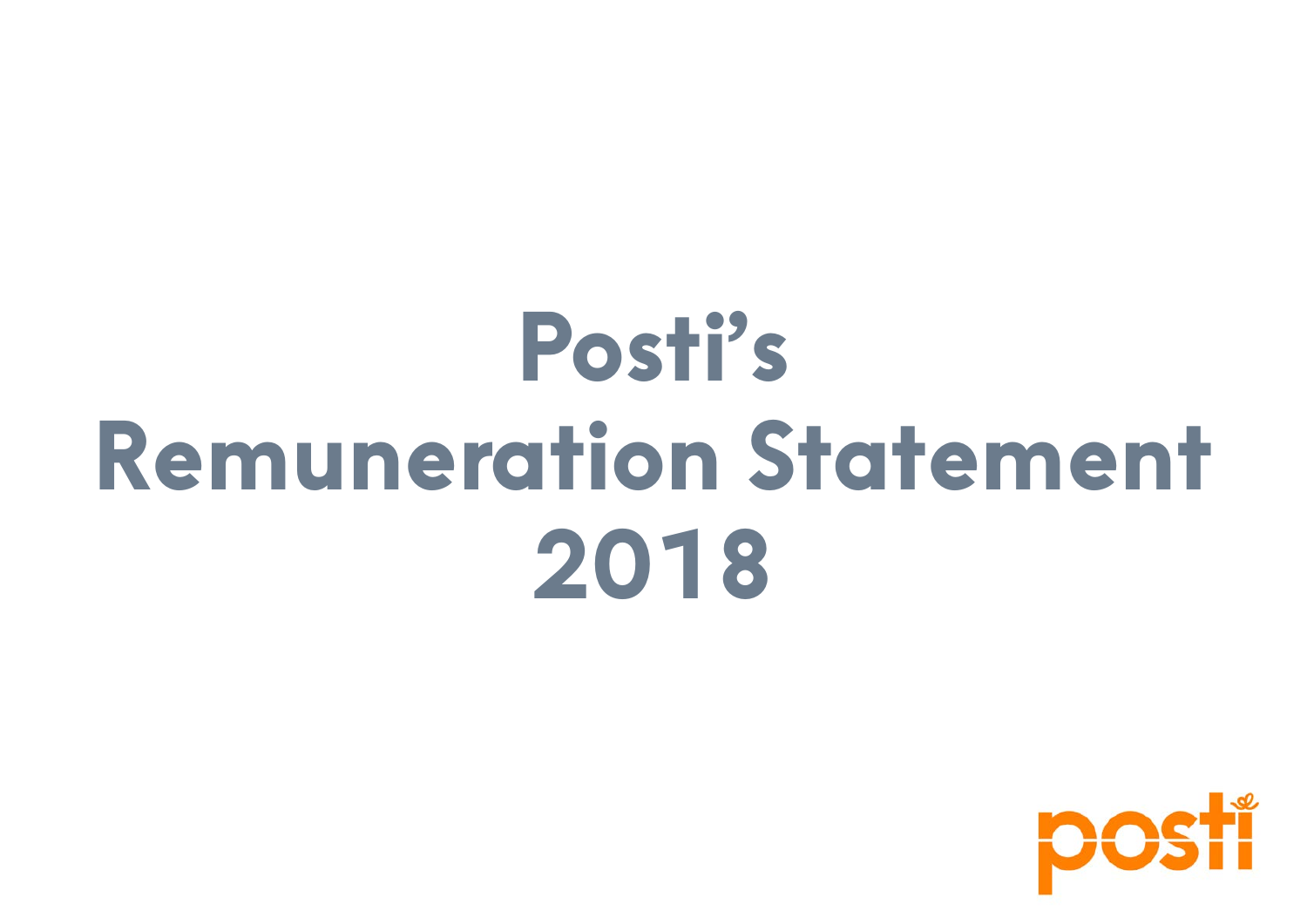# **Remuneration Statement 2018**

# **Letter from the Chair of the Personnel Committee**

#### **Our approach**

Posti Group Corporation ("Posti") remuneration policy is designed to support the achievement of our strategic goals and reward for proven results and excellent performance delivered in line with the Group's strategy, culture and values.

The policy supports the Group in attracting, keeping and motivating the best possible teams and talents to deliver the development and results of the Posti Group. The policy covers the top executives as well as all employees of Posti Group; all should feel part of Posti´s success and achievements.

#### **Our decision-making process**

The Personnel Committee is responsible for planning the remuneration of the Posti Group Executive Board members and setting the principles for pay arrangements covering all Posti personnel. The Board of Directors determines the remuneration of the CEO and other members of the Executive Board based on the proposals of the Personnel Committee. Remuneration of the Board of Directors and of the Supervisory Board is decided by the AGM.

#### **Rewarding for performance**

The CEO and other members of the Executive Board participate in a short-term bonus plan and a separate long-term incentive scheme.

Bonuses for performance in 2017 (paid in April 2018) were based on Group's financial performance (net sales and adjusted EBIT) and performance against individual strategic targets, supporting our strategy of maintaining good profitability and delivering growth through new services. Based on performance against the targets set, bonuses for 2017 ranged 15.65% to 40.20% of salary for the CEO and Executive Board members.

Bonuses for performance in 2018 (to be paid in April 2019) were based on Group's financial performance (net sales, adjusted free cash flow and adjusted EBIT) and performance against individual strategic targets, supporting our strategy of maintaining good profitability and delivering growth through new services. Based on performance against the targets set, bonuses for 2018

| <b>Annual General Meeting</b> | Decides on the remuneration for the Board of Directors and<br>Supervisory Board.                                                                           |
|-------------------------------|------------------------------------------------------------------------------------------------------------------------------------------------------------|
| <b>Board of Directors</b>     | Decides on CEO and Executive Board remuneration Decides on<br>short-term and long-term incentive plans and criteria and sets<br>the company level targets. |
| <b>Personnel Committee</b>    | Prepares remuneration proposals to the Board.                                                                                                              |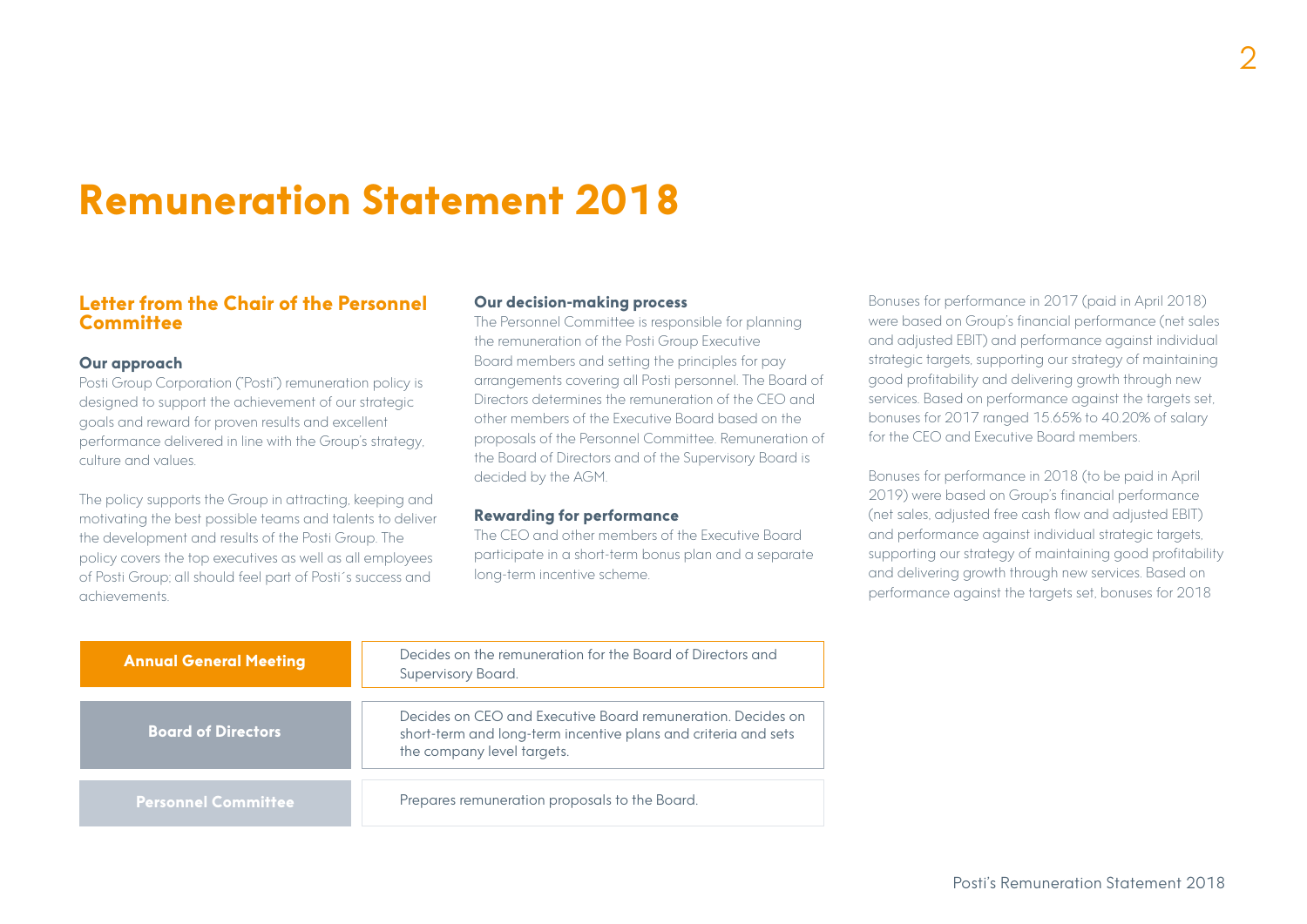ranged 9.15% to 43.76% of salary for the CEO and Executive Board members.

The long-term incentive plan, LTI 9, was based on profitability (ROCE %) and growth (net sales) performance in each year of the three-year performance period, 2015 to 2017. Overall, the plan vested at 43% of maximum amount for the CEO and Executive Board members, to be paid over 2018, 2019 and 2020.

The long-term incentive plan LTI10 is based on threeyear adjusted EPS set and measured annually and a Group strategic target related to Parcel business unit net sales set for full plan period. Any reward earned under LTI10 will be paid in a single installment in 2021.

The long-term incentive plan LTI11 is based on threeyear adjusted EPS set and measured annually, and a Group strategic target related to Parcel & eCommerce business unit net sales set for the full plan period. Any reward earned under LTI10 will be paid in a single installment in 2022.

Bridge incentive plan 2X is an incentive plan from July 1st, 2018 until June 30th, 2019 with a possible payout in December 2019. The plan has two performance targets measured on 2H2018 & 1H2019: Posti Group's adjusted EBIT and Posti Group's consolidated customer satisfaction.

#### **Remuneration policy for 2019 and beyond**

During 2018, the Personnel Committee reviewed the approach for reward and recognition of all Posti personnel and the Board approved for year 2018 as well as for 2019 to replace the existing profit sharing scheme with a targeted reward and recognition program, emphasizing a spot bonus and a timely rewarding of employees who demonstrate excellent performance in customer service, operational performance or safety at work.

Posti continues to go through a period of significant transformation as we position the business for the future. As the company adapts, we need to ensure that our remuneration policies continue to support chosen strategic focus areas as well as evolve and adapt to suit the changing business needs. However, our key principles of timely rewarding for excellent performance delivered in line with our culture and values remain unchanged and lie at the core of our approach.

#### Markku Pohjola

Chair of the Personnel Committee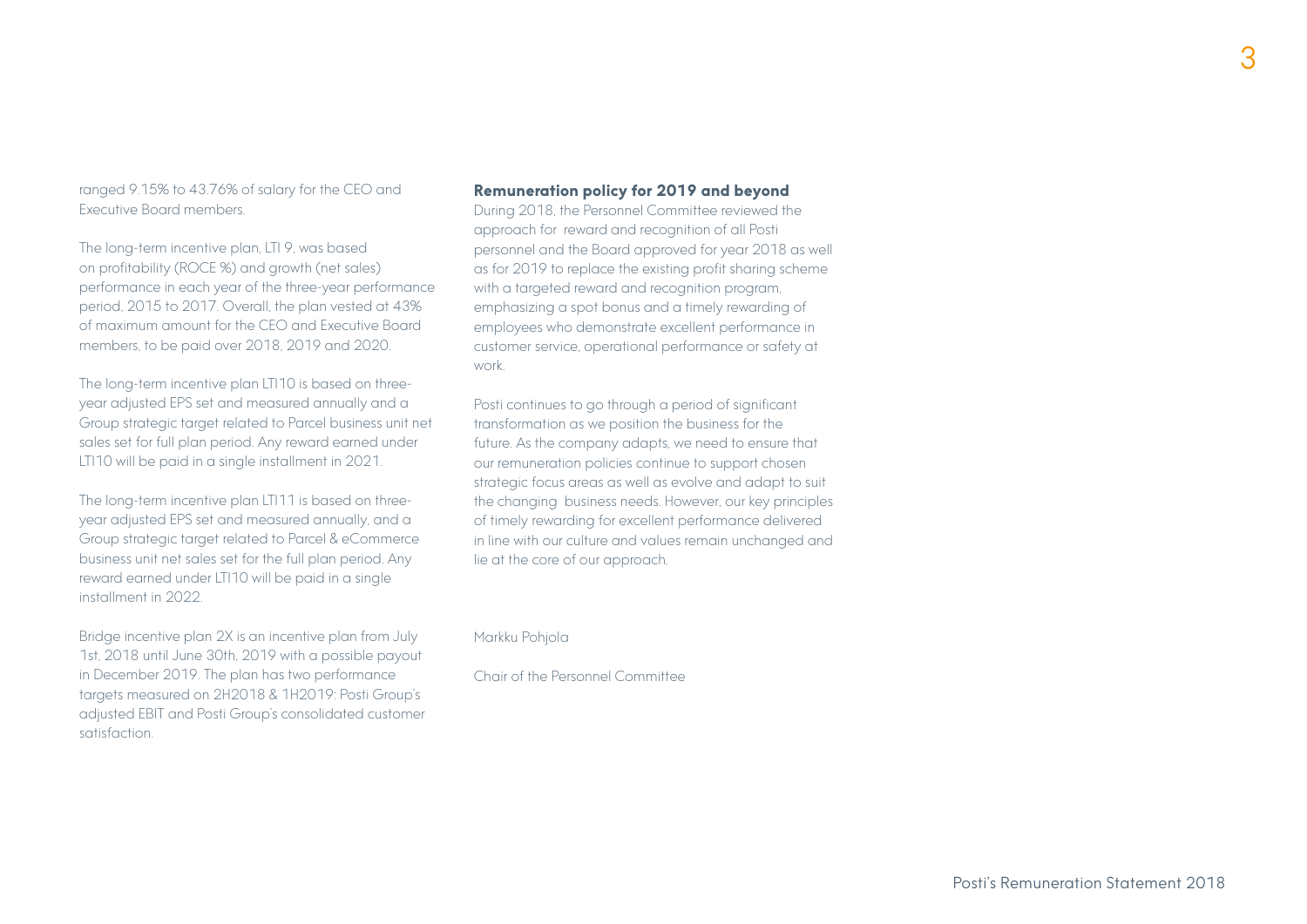# **Remuneration Policy for the Executive Board**

#### **Remuneration philosophy, policy and approach**

The success of Posti Group is highly dependent on capable, performance oriented and motivated executives and employees. Our remuneration philosophy aims to ensure that the remuneration policy is aligned with and supports the strategic agenda of the company and its target corporate culture. The remuneration philosophy supports the company in attracting, keeping and motivating the best possible individuals to deliver the targeted development and results of the Group.

The remuneration policy establishes the idea of this philosophy into the principles and practices of remuneration. Remuneration is not the only means to this end and is part of a series of management practices such as performance appraisals, job rotation, successor planning and furthering of individual development of employees. The remuneration policy covers the top executives as well as all employees of Posti. All should feel part of Posti´s success and achievements.

Posti's remuneration policy and general compensation and benefits practices direct remuneration at Posti. The Board of Directors and the Personnel Committee are involved in the preparation and decision making regarding remuneration.

The purpose of our reward programs is to create a clear link between business performance, individual performance and individual remuneration. The programs recognize and reward high performance which is

delivered in line with company strategy, culture and values. The reward programs contribute to business success by ensuring that the remuneration of employees and senior leaders is market competitive, making it possible to attract and retain the best talent.

A consistent, reasonable and understandable remuneration policy contributes to a positive employer brand creation and is valued by employees. Posti endorses transparency, fairness and diversity in all reward programs and in order to support successful implementation of company strategy, it is essential to maintain balance between market competitiveness and total cost of remuneration.

Posti complies with the state-ownership guidelines concerning the remuneration and pension benefits of executive management.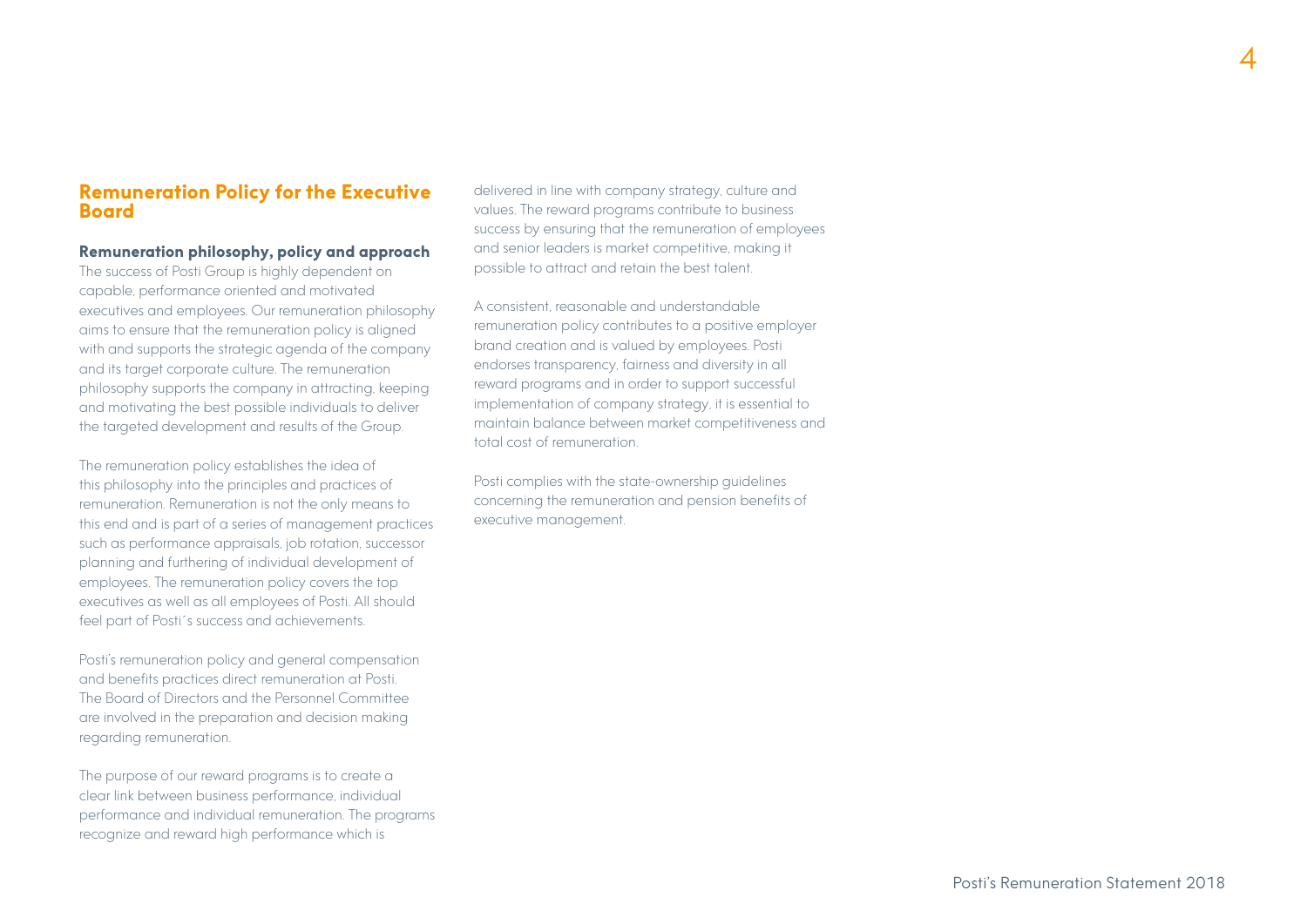## **Structure of remuneration for the Executive Board**

The remuneration packages for the President and CEO, Executive Board and other key individuals contain the following key elements:

| <b>Element</b>         | <b>Purpose</b>                                                                                                                                                                                                                                                                                                                                                                                                                                                                                                                                                                                                             | <b>Structure</b>                                                                                                                                                                                                                                                                                                                                                                                                                                         | <b>Maximum Limits</b>                                                                                                                       |
|------------------------|----------------------------------------------------------------------------------------------------------------------------------------------------------------------------------------------------------------------------------------------------------------------------------------------------------------------------------------------------------------------------------------------------------------------------------------------------------------------------------------------------------------------------------------------------------------------------------------------------------------------------|----------------------------------------------------------------------------------------------------------------------------------------------------------------------------------------------------------------------------------------------------------------------------------------------------------------------------------------------------------------------------------------------------------------------------------------------------------|---------------------------------------------------------------------------------------------------------------------------------------------|
| Salary                 | Salary is the fixed compensation paid to an employee for performing<br>specific job responsibilities.                                                                                                                                                                                                                                                                                                                                                                                                                                                                                                                      | Total salary includes monthly salary, benefits and holiday pay.<br>Benefits for the CEO include medical expense, risk and life<br>insurance, car and mobile phone in accordance with the Group<br>policy.                                                                                                                                                                                                                                                | Salary and benefits are reviewed<br>annually.                                                                                               |
| Short-term bonus       | The short-term bonus scheme is a cash-based incentive scheme<br>which rewards for the achievement of Posti's strategic priorities and<br>short-term business plan. The annual bonus rewards both individual<br>and collective performance.<br>Around 1,800 employees, including the Executive Board, participate in<br>the annual bonus scheme.                                                                                                                                                                                                                                                                            | The short-term bonus targets for the CEO and other members<br>of the Executive Board are based on Group financial targets<br>(including business level targets where appropriate) and<br>individual strategic projects as determined by the Board of<br>Directors. The maximum weighting on individual strategic<br>projects is 20%.                                                                                                                     | The on-target bonus opportunity is<br>30% of salary (reduced from 40% in<br>2016). Bonuses are capped at 60%<br>of salary.                  |
| Long-term<br>incentive | The long-term incentive (LTI) program supports the delivery of long-<br>term performance and aligns the interests of management with the<br>shareholder.<br>The long-term incentive plan is a monetary incentive scheme<br>designed to motivate and reward key employees who are critical to<br>the company's success.<br>The Board of Directors approves the key employees entitled<br>to participate in the long-term incentive plan (participation is<br>discretionary with no automatic entitlement from year to year). Around<br>120 executives and key individuals participate in the long-term<br>incentive scheme. | The long-term incentive plans is based on Group performance,<br>measured over three financial years.<br>For awards with performance periods ending in 2017 and<br>before (i.e. LTI9 and prior), any reward earned is paid in<br>installments over the following three years.<br>For awards with performance periods starting in 2018 and<br>beyond (e.g. LTI10), any reward earned will be paid in one<br>installment at the end of performance period*. | Awards are capped at 60% of<br>salary for the CEO and other<br>members of the Executive Board.                                              |
| Pension                | To provide appropriate retirement benefits for employees.                                                                                                                                                                                                                                                                                                                                                                                                                                                                                                                                                                  | Executive Board members nominated prior 2012 belong to a<br>defined contribution pension plan.<br>Executive Board members nominated after 2012 have no<br>supplementary pension plan arrangements. They participate<br>solely and totally in the statutory pension arrangements as set<br>out by TyEL legislation. The CEO's pension age is 63 years, no<br>supplementary pension arrangements.                                                          | In line with statutory limits. In case of<br>the defined contribution pension plan,<br>annual contributions are capped at<br>20% of salary. |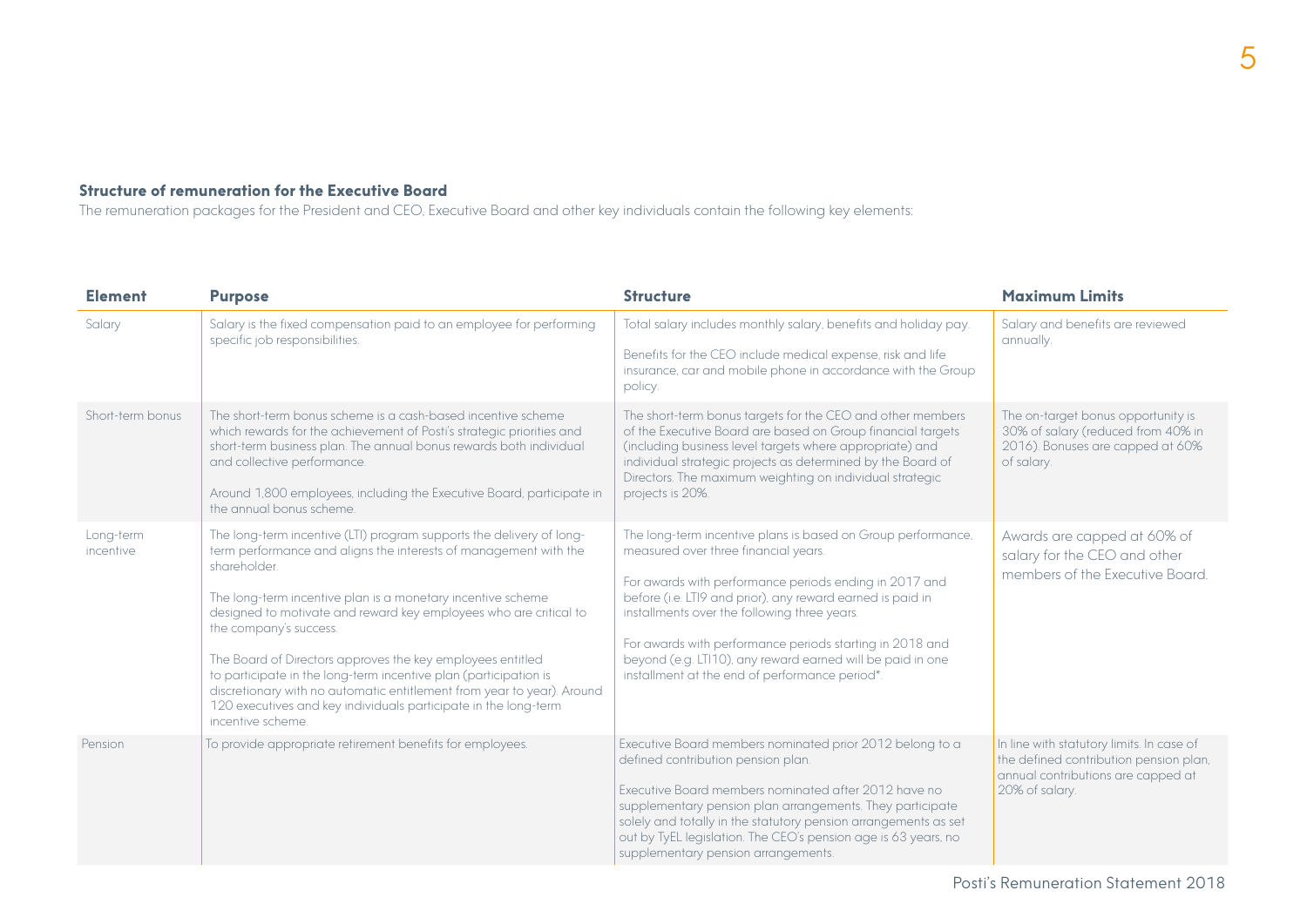# **Contractual arrangements for the President & CEO**

The mutual termination notice period is six months. The CEO is entitled to an additional severance pay of six months' salary in case the company terminates his service without cause.

# **The reward approach for other Posti employees**

#### **Fixed pay**

Salary includes fringe benefits such as mobile phone and car benefits in roles eligible for defined benefits as per the company policy.

Posti follows local legislation and practices when defining salary levels. In Finland salaries are for the most part defined in their respective collective agreements. Outside Finland, Posti follows the pay practices and collective agreements of each country of operation.

Participation in market salary surveys ensures company salary levels are completive when compared to relevant market.

#### **Benefits**

Benefits include programs that are used to supplement cash compensation. Company benefits vary by country to ensure competitiveness and local alignment in each market. In Finland benefit programs include mobile phone benefit, car benefit, extensive occupational healthcare coverage, subsidy for exercise services and lunch costs as well as company owned holiday accommodation. Posti Työhyvinvointisäätiö supports wellbeing at work through pilot projects and by arranging employee well-being events in Finland.

#### **Pension**

Pension benefits are arranged per local national requirements and practices.

#### **Variable pay**

Variable pay links company success and an individual's performance providing an incentive to work towards commonly agreed targets. In addition to the senior management scheme set out above, company shortterm incentive plans include employees from different operational management and specialist roles in accordance with the company policy. At the target level, the short-term variable pay for other eligible employees ranges from 3.5–30% of base salary.

#### **Recognition**

Posti has a recognition model available to all personnel. In addition to non-monetary awards, a formal cashbased achievement award program provides a quick, easy and practical tool to recognize excellent customer service, exceptional effort or improvement in performance. Receiving specific and meaningful recognition is an important employee engagement driver. Recognition takes place throughout the year on an as-needed basis. During 2018 the personnel committee emphasized even stronger the principle of spot bonus and a timely rewarding for employees who demonstrate excellent performance in customer service, operation performance or safety at work. This principle continues to be valid also for 2019.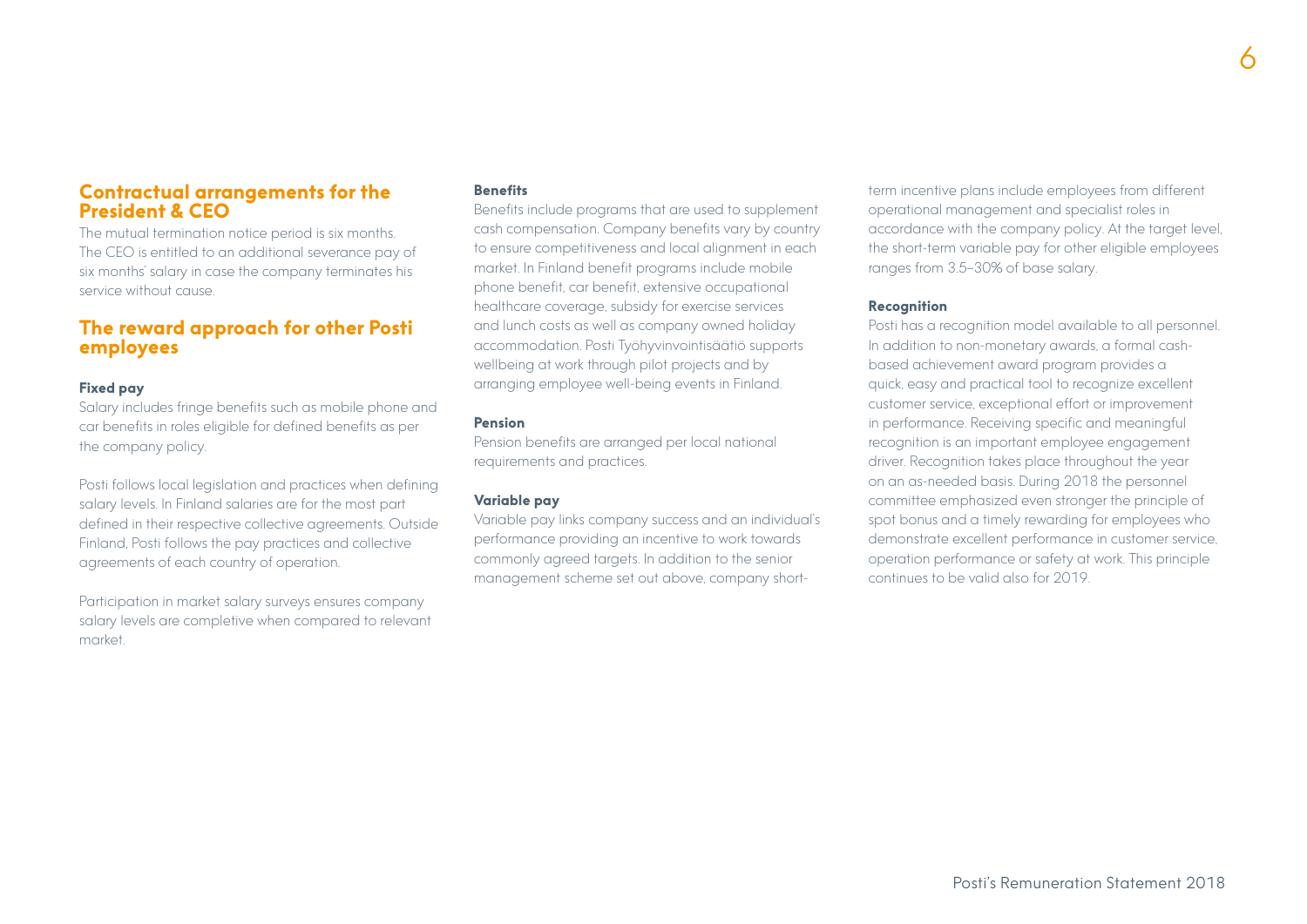# **Remuneration Statement**

# **Remuneration to the President and CEO and the Executive Board**

The table below shows the total salary, Supplementary pension contribution, short term bonuses and long-term incentives. paid to the President and CEO and the Executive Board during 2016-2018.

|                                                  | <b>Total salary</b> |           | <b>Supplementary</b><br>pension<br><b>contribution</b> |         | Short-term<br>bonus |         | Long-term<br><i>incentives</i> |      | <b>Total</b> |           |
|--------------------------------------------------|---------------------|-----------|--------------------------------------------------------|---------|---------------------|---------|--------------------------------|------|--------------|-----------|
|                                                  | 2017 <sup>1</sup>   | 2016      | 2017                                                   | 2016    | 2017 <sup>2</sup>   | 2016    | 2017 <sup>3</sup>              | 2016 | 2017         | 2016      |
| President and CEO                                | 544.367             | 543.590   |                                                        |         | 221.400             | 125,312 | 16.427                         |      | 782.194      | 668,902   |
| Other members of<br>Executive Board <sup>4</sup> | 2,402,487           | 1,803,029 | 154.980                                                | 149.800 | 612.518             | 449.269 | 41,558                         |      | 3,211,543    | 2,402,098 |
| Total                                            | 2,946,854           | 2.346.619 | 154.980                                                | 149.800 | 833.918             | 574.581 | 57.985                         |      | 3.993.737    | 3,071,000 |

1 Total salary includes fringe benefits and holiday pay.

2 Short-term bonus paid in 2017 relating to 2016 performance

3 Long-term incentive payments in 2017 relating to performance in 2014–2016 (LTI8)

4 At 31.12.2016 Executive Board composed of 8 members. Turkka Kuusisto has been member of Executive Board since August 1, 2016. At 31.12.2017 Executive Board composed of 10 members. During 2017 two members left and three n board.

|                                                  | <b>Total salary</b> |      | Supplementary<br>pension<br>contribution |         | Short-term<br>bonus |      | Long-term<br><i>incentives</i> |      | Total     |      |
|--------------------------------------------------|---------------------|------|------------------------------------------|---------|---------------------|------|--------------------------------|------|-----------|------|
|                                                  | 20185               | 2019 | 2018                                     | 2019    | 2018                | 2019 | 20187                          | 2019 | 2018      | 2019 |
| President and CEO                                | 610.924             |      |                                          |         | 82.607              |      | 294.234                        |      | 987.764   |      |
| Other members of<br>Executive Board <sup>8</sup> | 2,689,355           |      | 112.759                                  | 340,081 |                     |      | 531,973                        |      | 3,674,168 |      |
| <b>Total</b>                                     | 3,300,279           |      | 112,759                                  |         | 422.687             |      | 826,207                        |      | 4,661,932 |      |

5Total salary includes fringe benefits and holiday pay.

6 Short-term bonus paid in 2018 relating to 2017 performance

7 Long-term incentive payments in 2018 relating to performance in 2014–2016 (LTI8) and 2015 (LTI9)

8 At 31.12.2018 Executive Board composed of 9 members. During 2018 two members left and three new members joined the executive board.

Executive Board members nominated prior 2012 belong to a defined contribution pension plan. Executive Board members nominated after 2012, including the CEO, have no

supplementary pension plan arrangements).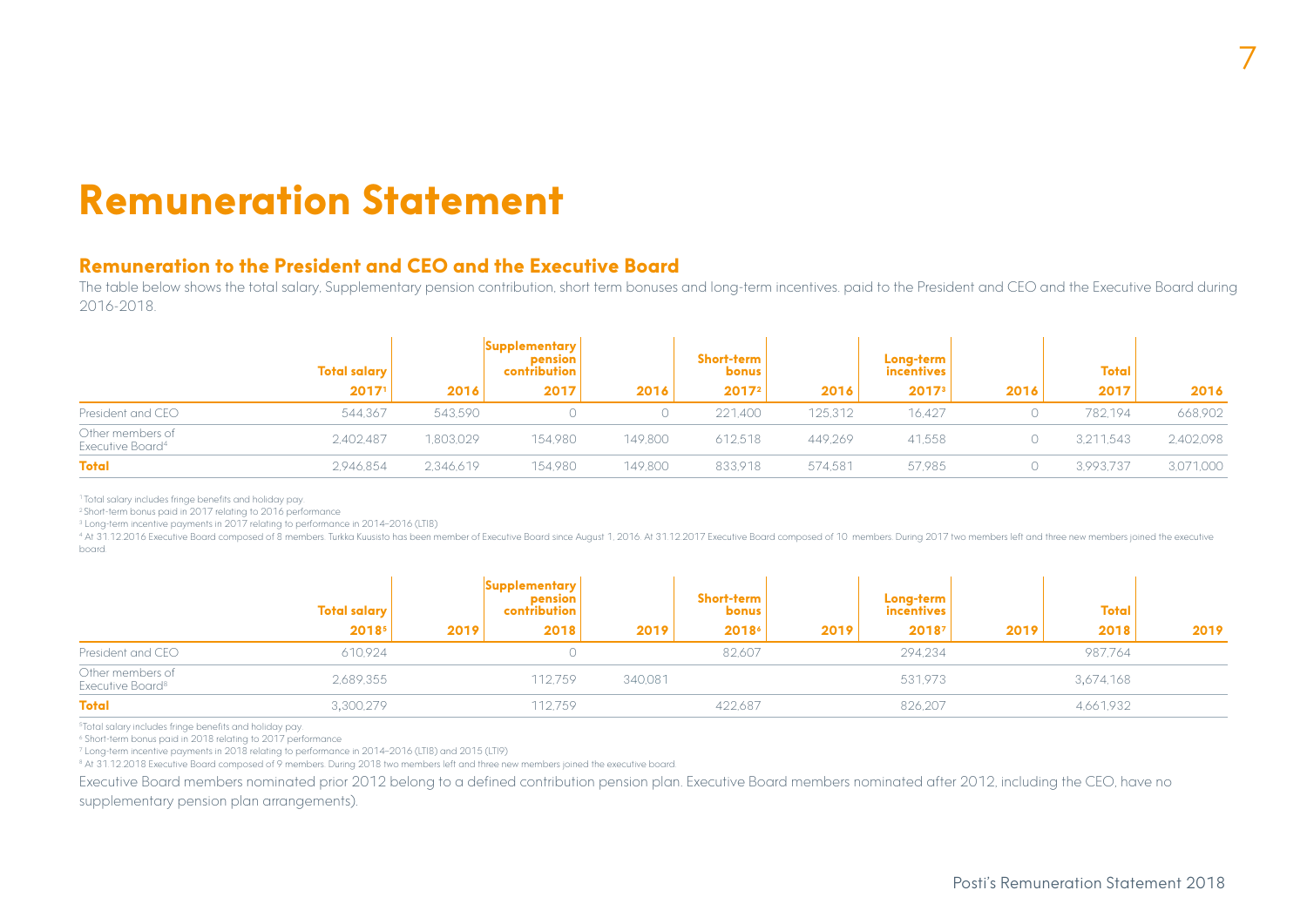The short-term bonus is linked to company and individual performance. The maximum incentive opportunity is 60% of salary.

#### **2016 short-term bonus (paid in 2017)**

The short-term bonus for 2016 was based on the following measures:

#### **Strategic targets**

Targets tailored to each executive's area of responsibility, typically projects linked to the delivery of Posti strategy.

**Group net sales** 2016 result: €1,606m Outcome: between threshold and target



**Group adjusted EBIT** 2016 result: €46m Outcome: above target

The on-target opportunity was 40% of salary in 2016. The bonus paid to the CEO for 2016 performance was 45% of salary. The average bonus for the other Executive Board members was 41% of salary. The bonuses were paid in April 2017.

#### **2017 short-term bonus (paid in 2018)**

The on-target bonus opportunity for 2017 was 30% of salary (reduced from 40% in 2016). The bonus for 2017 was based on:

> **Group adjusted EBIT** 2017 result: €1,658m

target

Outcome: between threshold and

#### **2018 short-term bonus (to be paid 2019)**

The bonus for 2018 will be based 40% on Adjusted Group EBIT, 30% on adjusted free cash flow, 15% on net sales and 15% on individual strategic targets. The weighting of targets aligned the bonus plan our key strategic priorities.

# **Strategic targets**

Targets tailored to each executive's area of responsibility, linked to the delivery of Posti strategy.



**Group comparable net sales** 2017 result: €42.4m Outcome: between target and maximum

The bonus paid the CEO for 2017 performance was 16.79% of salary. The average bonus for the other Executive Board members was 19.46% of salary. The bonuses were paid in April 2018.

#### **Net sales**

2018 result: € 1,610m Outcome: between threshold and target

#### **Group adjusted EBIT** 2018 result: €44.8m Outcome: above target



Targets tailored to each executive's area of responsibility, linked to the delivery of Posti strategy.

2018 result: € 37.5m Outcome: above target

The bonus to be paid the CEO for 2018 performance is 32.85% of salary. The average bonus for the other Executive Board members is 25.47% of salary. The bonuses will be paid in April 2019.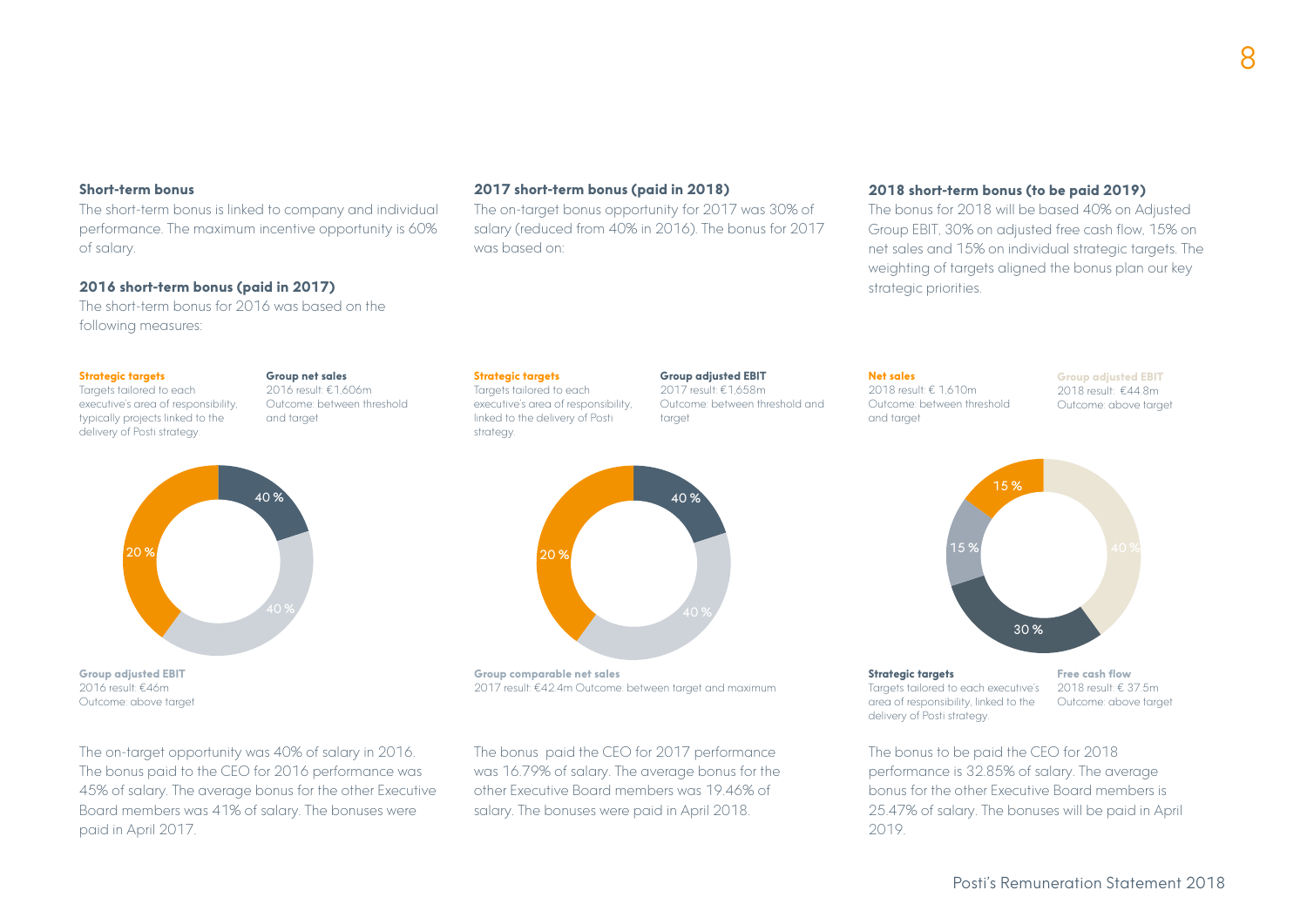# **Long-term Incentives**

The long-term incentive plan is a cash-based scheme designed to motivate and reward key employees who are critical to the company's success. The plan is based on group level performance.



|                 | <b>Performance measures</b>                                              | <b>Maximum opportunity</b>                  | Outcome                      | <b>Payment as % maximum</b> |
|-----------------|--------------------------------------------------------------------------|---------------------------------------------|------------------------------|-----------------------------|
| LTI7 2013-2015  | Profitability (ROIC %)                                                   | 40% of participant's one-year salary        | Below the minimum threshold  | 0%                          |
| T18 2014-2016   | Profitability (ROIC %)                                                   | 40% of participant's one-year salary        | Between threshold and target | 22%                         |
| TTI9 2015-2017  | 80% profitability (ROCE %) ja 20% growth<br>(net sales)                  | 40%-60% of participant's one-year<br>salary | At target                    | 47%                         |
| T110 2018-2020  | 70% profitability (EPS) and 30% growth<br>(eCommerce net sales)          | 20%-60% of participant's one-ear<br>salary  |                              |                             |
| LTI11 2019-2021 | 70% profitability (EPS) and 30% growth<br>(Parcel & eCommerce net sales) | 20%-60% of participant's one-year<br>salary |                              |                             |

### **LTI8 (2014–2016)**

LTI8 was based on Posti's average return on invested capital (ROIC) percentage over the three-year period to 31 December 2016. Average ROIC was 3.6% which was between the minimum and target performance thresholds. The award vested at 22% of the maximum and will be paid in three tranches (40% in 2017, 30% in 2018 and 30% in 2019). The first tranche was paid in March 2017 and remaining two will be paid in 2018 and 2019.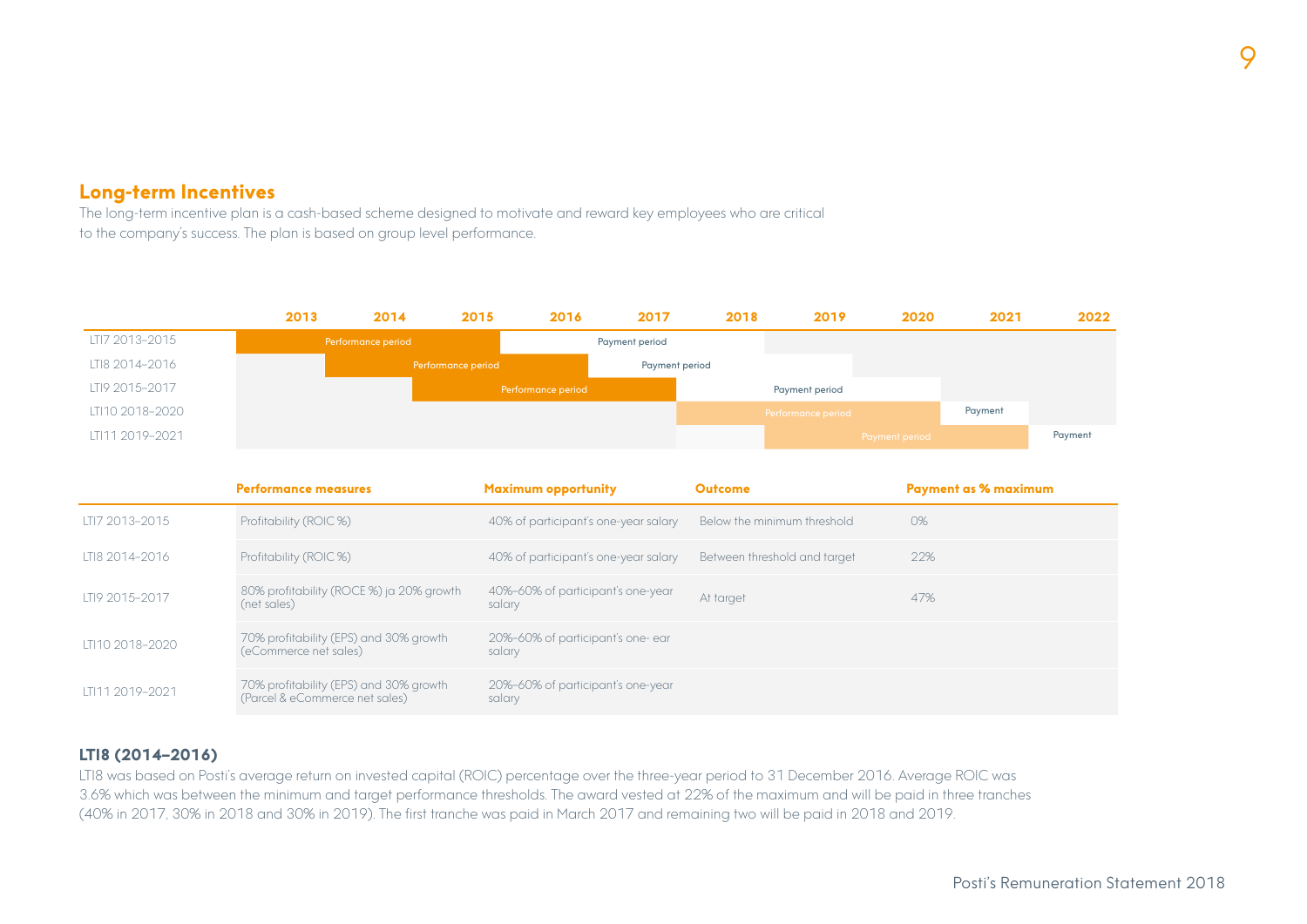# **LTI9 (2015–2017)**

LTI9 was based 80% on Posti 's return on capital employed (ROCE) percentage and 20% on Posti Group's net sales growth. Performance was assessed annually at the end of each year during the three-year performance period. The award outcome for LTI9 was as follows:

| <b>Performance measure</b>         | Weight Year |      | <b>Result</b> | Outcome                         | <b>Payment Year</b> |
|------------------------------------|-------------|------|---------------|---------------------------------|---------------------|
| Posti Group's ROCE%                | 80%         |      | 54%           | Above target                    |                     |
| Posti Group's net sales            | 20%         | 2015 | €1.626m       | Between threshold and<br>target | 2018                |
| Posti Group's ROCE%                | 80%         | 2016 | 5.6%          | Between threshold and<br>target | 2019                |
| Posti Group's net sales            | 20%         |      | €1,606m       | Between threshold and<br>target |                     |
| Posti Group's ROCE%                | 80%         |      | $-5.5%$       | Below threshold                 |                     |
| Posti Group's comparable net sales | 20%         | 2017 | €1,658m       | Between target and<br>maximum   | 2020                |

Overall, the award vested at 47% of the maximum and will be paid in tranches in 2018, 2019 and 2020.

# **LTI10 (2018–2020)**

LTI10 is based on three-year adjusted earnings per share and measured annually (70% weighting) and a Group strategic target related to Parcel business unit net sales for the full plan period (30% weight). Any reward earned under LTI10 will be paid in a single installment in 2021.

| Performance measure        |     | Weight Year Result   |      | Outcome      | <b>Payment Year</b> |
|----------------------------|-----|----------------------|------|--------------|---------------------|
| Posti Group's adjusted EPS | 70% | 2018<br>2019<br>2020 | 0.88 | Above target | 2021                |
| Parcel BU net sales        | 30% | $2018 - 20$          |      |              |                     |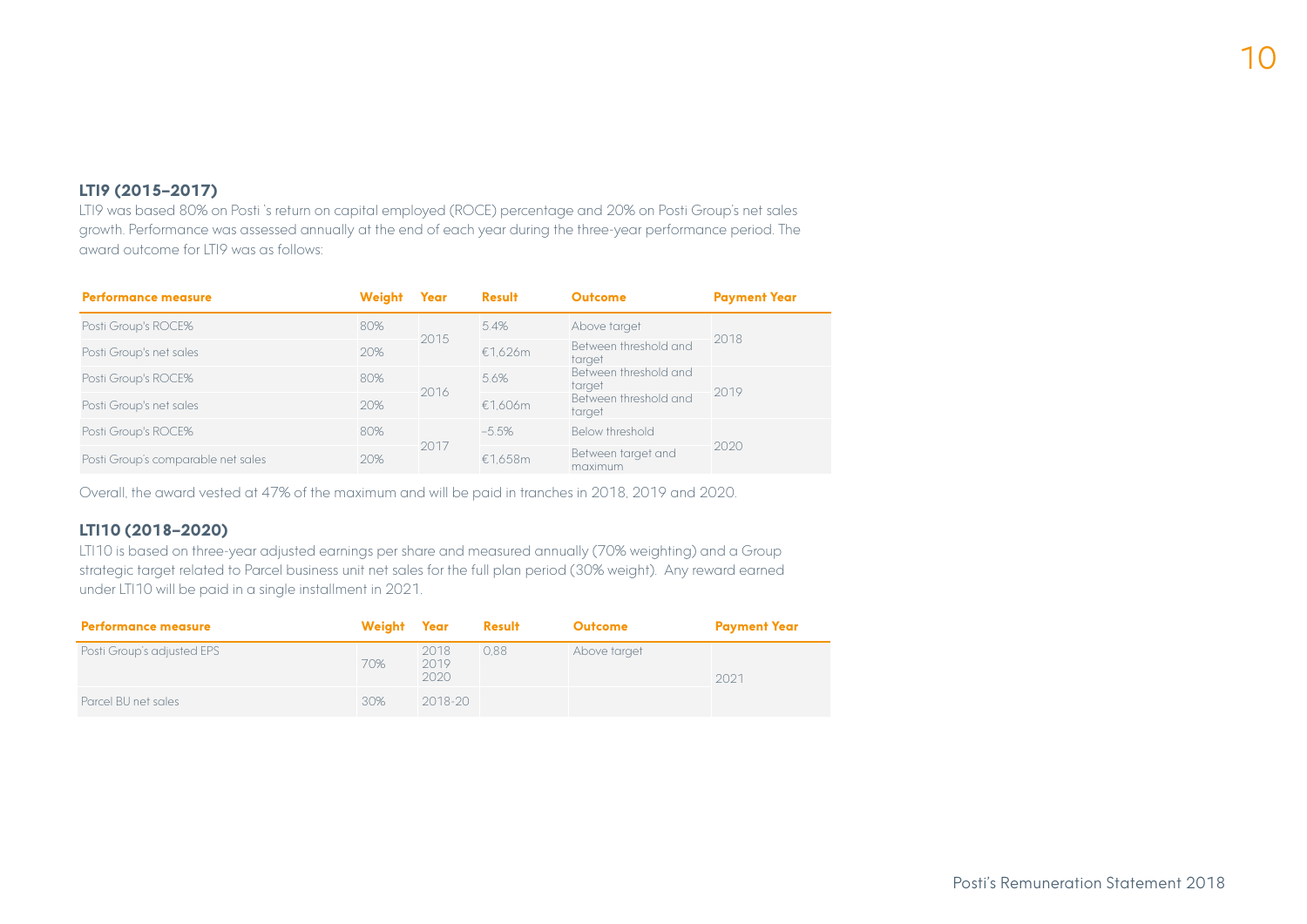11

# **LTI11 (2019–2021)**

LTI11 is based on three-year adjusted earnings per share set and measured annually (70% weighting) and a Group strategic target related to Parcel & eCommerce business unit net sales for full plan period (30% weight). Any reward earned under LTI11 will be paid in a single installment in 2022.

| <b>Performance measure</b>      |     | Weight Year Result   | Outcome | <b>Payment Year</b> |
|---------------------------------|-----|----------------------|---------|---------------------|
| Posti Group's adjusted EPS      | 70% | 2019<br>2020<br>2021 |         | 2022                |
| Parcel & eCommerce BU net sales | 30% | 2019-21              |         |                     |

# **Bridge incentive plan 2X**

2X is an incentive plan bridging the change in LTI payment periods. Earning period in 2X is from July 1st, 2018 until June 30th, 2019 with a possible payout in December 2019.

The plan has two performance targets measured in 2H2018 & 1H2019:

- Posti Group's adjusted EBIT (80% weight) and
- Posti Group's consolidated customer satisfaction (20% weight).

Maximum target opportunity is 12%–60% of participant's one- year salary.

If the performance targets set by the Board of Directors (BoD) are met and results approved by them, the reward will be paid in December 2019.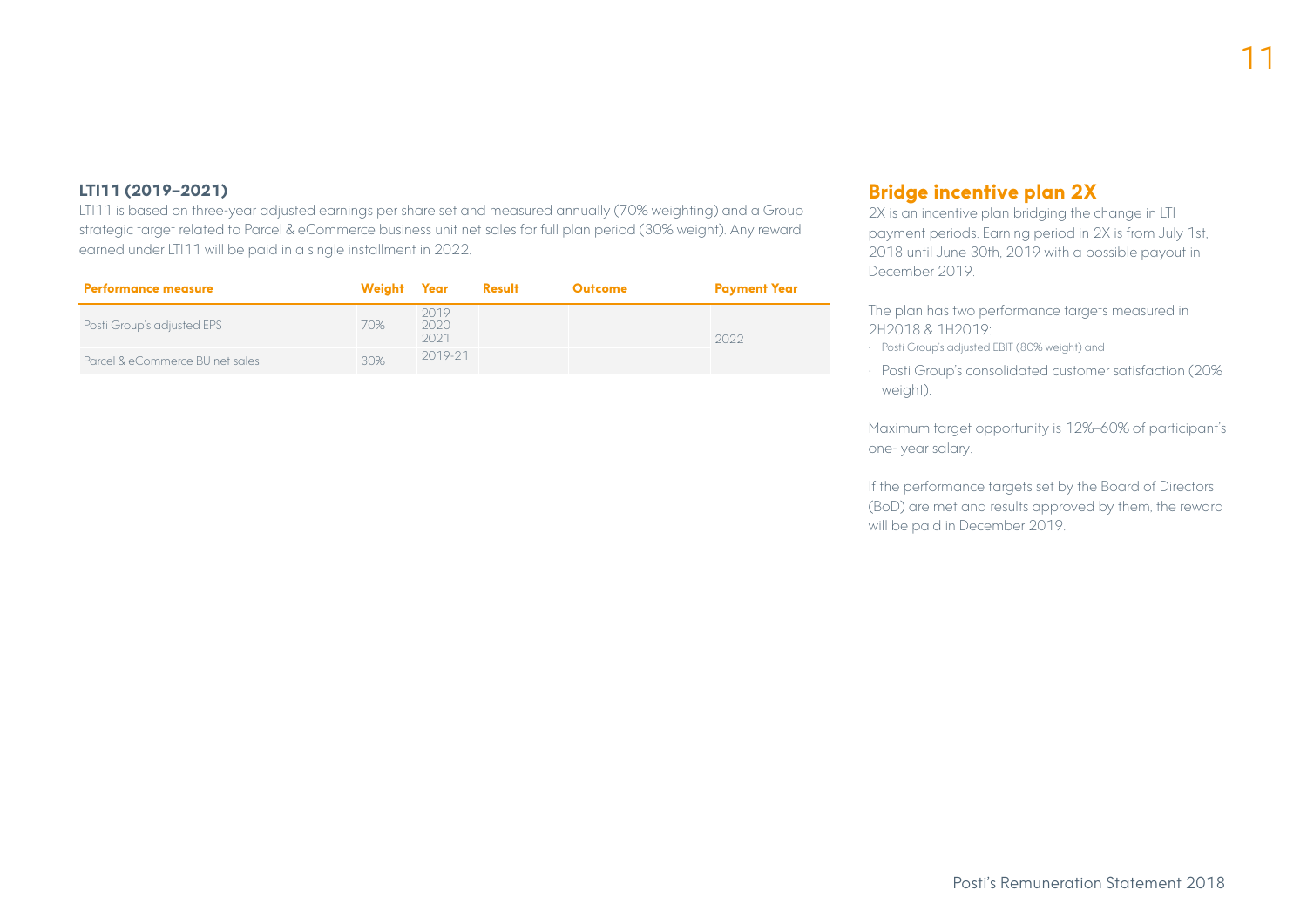# **Supervisory Board Remuneration**

Posti has a governance model, by which the management of Posti is the responsibility of the General Meeting of Shareholders, the Board of Directors and the President & CEO. In addition, the management of the company is supervised by the Supervisory Board. The Supervisory Board's key duties are overseeing that the company is managed according to law and the bye-laws, providing the Board with guidance on issues of broad implication, monitoring the functionality of postal services and providing the Annual General Meeting (AGM) with a statement regarding the financial statements and the auditor's report. The Supervisory Board does not participate in remuneration and reward related decisions.

The remuneration of the Supervisory Board is approved annually at the AGM. Supervisory Board members receive a fixed fee based on meeting attendance. Meeting compensation in euro payable to Supervisory Board members determined at the AGM in 2018 was:

- Chair of the Supervisory Board EUR 800 per meeting;
- Deputy Chair of the Supervisory Board EUR 600 per meeting; and
- Member EUR 500 per meeting

Supervisory Board members do not receive other benefits from Posti.

#### **Supervisory Board members' attendance in meetings and remuneration paid in 2018 (actual), EUR**

| <b>Member</b>                              | <b>Attendance</b> | Remuneration |
|--------------------------------------------|-------------------|--------------|
| Markku Rossi (Chair)                       | 5/5               | 4,000        |
| Jani Toivola (Deputy Chair)                | 4/5               | 2,400        |
| Maria Guzenina                             | 4/5               | 2,000        |
| Kari Kulmala (as from March 27, 2018)      | 3/4               | 1,500        |
| Rami Lehto                                 | 4/5               | 2,000        |
| Eeva-Maria Maijala                         | 5/5               | 2,500        |
| Silvia Modig (as from March 27, 2018)      | 3/4               | 1,500        |
| Sari Moisanen (until March 27, 2018)       | 1/1               | 500          |
| Mats Nylund                                | 5/5               | 2,500        |
| Juha Pylväs                                | 5/5               | 2,500        |
| Sari Raassina                              | 2/5               | 1,000        |
| Lulu Ranne (until March 27, 2018)          | 1/1               | 500          |
| Satu Taavitsainen                          | 5/5               | 2,500        |
| Kari Tolvanen (until March 27, 2018)       | 1/1               | 500          |
| Juhana Vartiainen (as from March 27, 2018) | 2/4               | 1,000        |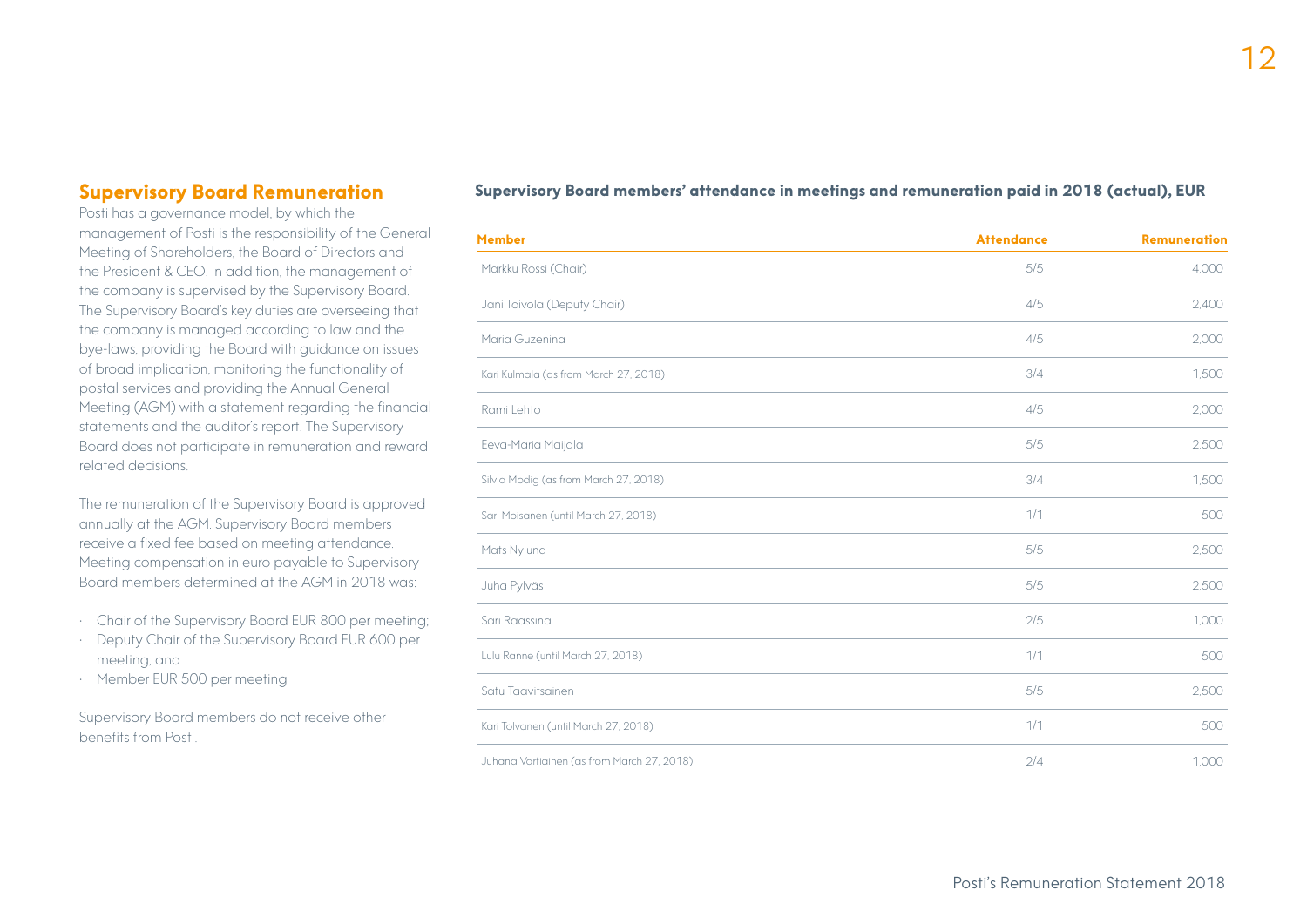# **Board of Directors Remuneration**

The Board of Directors is responsible for the management of the company and the proper organization of its operations. Remuneration for the Board of Directors is approved annually at the AGM. The Board members receive a monthly fee (based on their role) and an additional meeting attendance fee. The fee structure for the Board of Directors has remained unchanged since 2010.

#### **Remuneration in euro payable to Board members determined at the 2018 AGM**

|                                                                                                         | <b>Remuneration / month</b> | Fee / meeting* |
|---------------------------------------------------------------------------------------------------------|-----------------------------|----------------|
| Chair of the Board of Directors                                                                         | 3.650                       | 600.           |
| Deputy Chair of the Board of Directors                                                                  | 2.350                       | 600            |
| Member of the Board of Directors                                                                        | 2.100                       | 600            |
| Member of the Committee                                                                                 |                             | 600            |
| Committee Chair other than Chair of the Board of Directors or Deputy Chair of<br>the Board of Directors | 2.350                       |                |

\*For foreign board members the fee is paid in double i.e. 1,200 € per meeting.

As per Annual General Meeting decision, those board members who are employed by a Posti Group company will not receive any Board remuneration.

#### **Board members' attendance in meetings and remuneration paid in 2018 (actual), EUR**

| <b>Member and Committee</b>                                                                              | <b>Member and</b><br><b>Committee Attendance:</b><br><b>Board of Directors</b> | Attendance:<br><b>Committee</b> | <b>Monthly</b><br>remuneration,<br>total | <b>Meeting fees:</b><br><b>Board of</b><br><b>Directors</b> | <b>Meeting fees:</b><br><b>Committee</b> | Total  |
|----------------------------------------------------------------------------------------------------------|--------------------------------------------------------------------------------|---------------------------------|------------------------------------------|-------------------------------------------------------------|------------------------------------------|--------|
| Markku Pohjola (Chair)<br>Personnel Committee (Chair)                                                    | 17/17                                                                          | 8/8                             | 43,800                                   | 10,200                                                      | 7,800*                                   | 61,800 |
| <b>Suvi-Anne Siimes (Deputy Chair)</b><br>Personnel Committee                                            | 16/17                                                                          | 7/8                             | 28,200                                   | 9,600                                                       | $4,800*$                                 | 42,600 |
| Eero Hautaniemi<br><b>Audit Committee</b>                                                                | 17/17                                                                          | 10/10                           | 25,200                                   | 10.200                                                      | 8.400*                                   | 43,800 |
| Petri Järvinen<br>Personnel Committee (as from March 27, 2018)<br>Audit Committee (until March 27, 2018) | 17/17                                                                          | $6/6$<br>2/2                    | 25,200                                   | 10,200                                                      | 5 400*                                   | 40,800 |
| Petri Kokko<br>Personnel Committee (until March 27, 2018)                                                | 3/3                                                                            | 2/2                             | 6,029                                    | 1,800                                                       | 1,200                                    | 9,029  |
| <b>Frank Marthaler</b><br>(as from March 27, 2018)<br>Audit Committee (as from March 27, 2018)           | 13/14                                                                          | 7/8                             | 19,239                                   | 15,600                                                      | 12,000*                                  | 46,839 |
| <b>Kirsi Nuotto</b><br>Personnel Committee (until March 27, 2018)                                        | 3/3                                                                            | 2/2                             | 6,029                                    | 1,800                                                       | 1 200                                    | 9,029  |
| Marja Pokela<br><b>Audit Committee</b>                                                                   | 17/17                                                                          | 10/10                           | 25,200                                   | 10,200                                                      | 6 600*                                   | 42,000 |
| Per Sjödell<br>(as from March 27, 2018)<br>Personnel Committee (as from March 27, 2018)                  | 13/14                                                                          | 6/6                             | 19,239                                   | 15,600                                                      | 8 400*                                   | 43,239 |
| Arja Talma<br>Audit Committe (Chair)                                                                     | 16/17                                                                          | 10/10                           | 27.490                                   | 9.600                                                       | 8.400*                                   | 45,490 |
| <b>Pertti Miettinen</b><br>(as from March 27, 2018)<br>Personnel representative **                       | 14/14                                                                          |                                 |                                          |                                                             |                                          |        |

\* 2018 Remuneration for Committees include the Committee meeting fees as well as fees for meetings Board working groups. Part of the meeting fees were paid during 2019.

\*\* As per Annual General Meeting decision, those board members who are employed by a Posti Group company will not receive any Board remuneration.